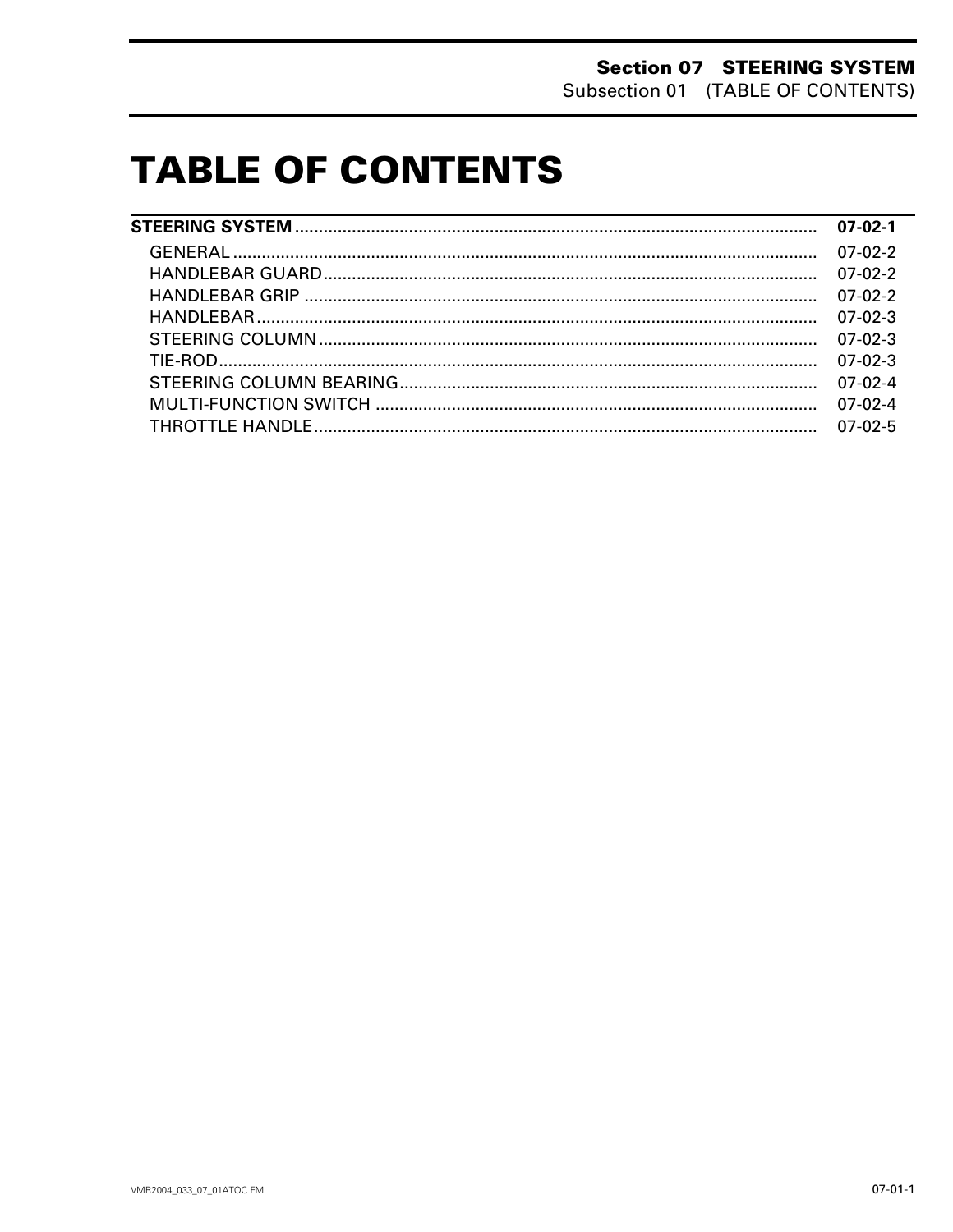#### **Section 07 STEERING SYSTEM** Subsection 02 (STEERING SYSTEM)

# <span id="page-1-0"></span>**STEERING SYSTEM**

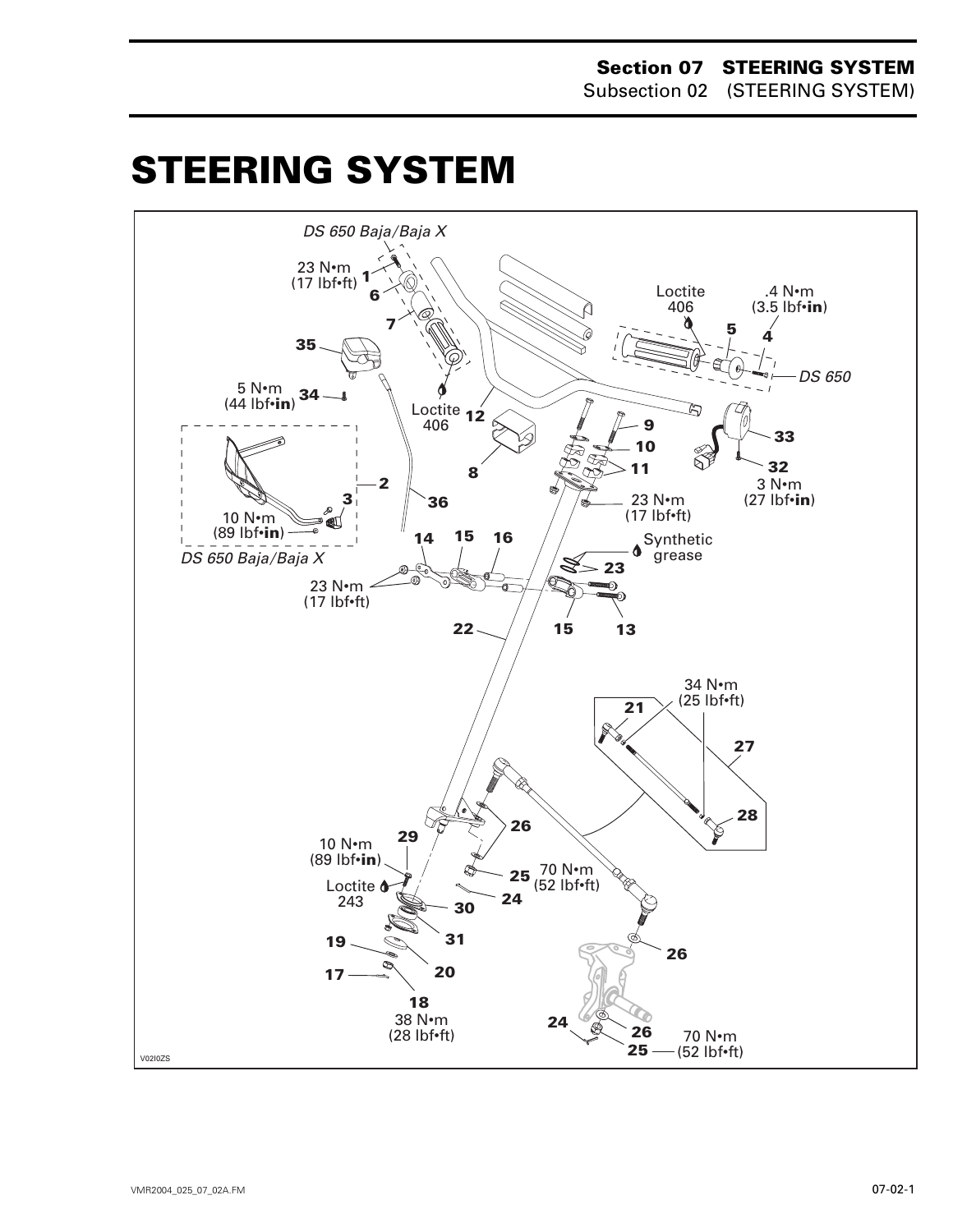Subsection 02 (STEERING SYSTEM)

## <span id="page-2-0"></span>**GENERAL**

For installation, use the torque values and Loctite products from the exploded views. Clean threads before using Loctite when installing the screws.

### **WARNING**

Torque wrench tightening specifications must strictly be adhered to.

Locking devices (ex.: locking tabs, elastic stop nuts, self-locking fasteners, etc.) must be installed or replaced with new ones where specified. If the efficiency of a locking device is impaired, it must be renewed.  $\triangle WARMING$ 

### HANDLEBAR GUARD

#### Removal

#### *Baja and Baja X Models*

Remove:

– handle grip screw no. 1 at the end of handlebar guard no. 2

NOTE: Discard the handlebar grip screw.

– handlebar guard arm bracket no. 3.

#### Installation

The installation is the reverse of removal procedure. NOTE: Install a new handlebar grip screw.

### HANDLEBAR GRIP

#### Removal

#### *DS 650 Models*

Remove:

- throttle lever and/or multi-function switch from handlebar
- screw no. 4
- end cap no. 5.

#### *Baja and Baja X Models*

Remove:

- handlebar guard no. 2
- adjusting sleeve no. 6
- tightening sleeve no. 7.

#### *All Models*

NOTE: If handlebar grip needs to be replaced, the grip can be cut with a knife for removal.

Insert the open side of a 23 mm (7/8 in) wrench against the inner end of grip.

Using a plastic hammer, tap on the side of the wrench end to make the grip sliding out.

#### Installation

Clean handlebar ends and inside of handlebar grip with pulley flange cleaner (P/N 413 711 809). Let dry before installation.

Handlebar end and inside of handlebar grip must be clean and dry before installing handlebar grip to ensure proper installation.

Use the insertion tool (P/N 529 035 897) to properly install handlebar grip.



#### **CAUTION:** Installing handlebar grip without the special tool is likely to damage it.

Position the insertion tool at the outside end of grip.

Using a plastic hammer, tap on tool to push grip on. Continue to tap until grip bottoms.

Install all other removed parts.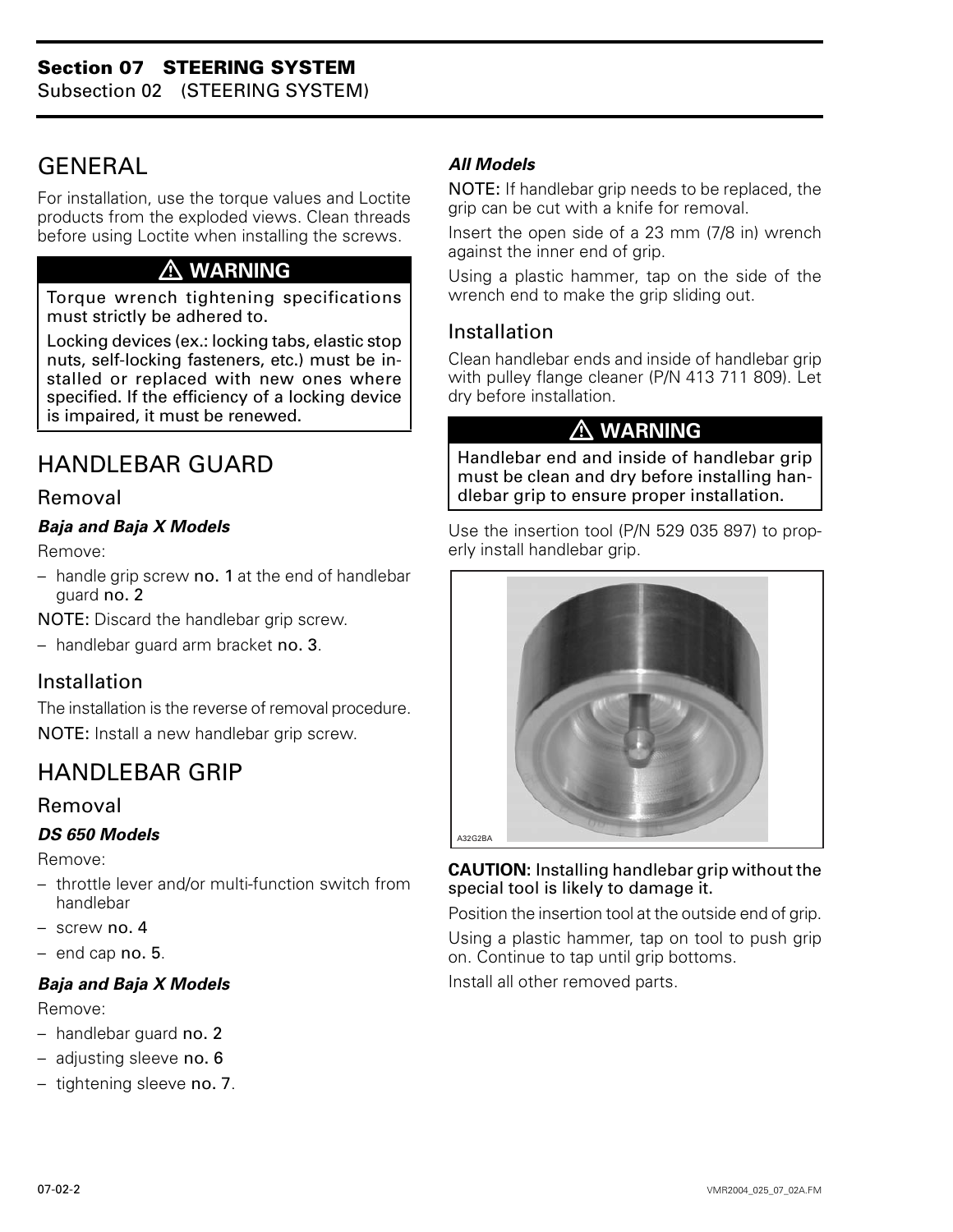### <span id="page-3-0"></span>HANDLEBAR

#### Removal

Remove:

- steering cover no. 8
- steering clamp mounting bolts no. 9, reinforcements no. 10 and steering clamps no. 11
- handlebar no. 12.

NOTE: Remove throttle lever, multi-function switch and handlebar guards from the handlebar if it is replaced with a new one.

#### Inspection

Inspect the handlebar for damage, cracks or bending, replace if any problem is detected.

#### Installation

For the installation, reverse the removal procedure.

### STEERING COLUMN

#### Removal

#### Top Side

Remove:

- front facia and dashboard (refer to BODY)
- handlebar
- fuel tank (refer to FUEL CIRCUIT)

NOTE: Do not remove fuel tank completely, separate fuel tank from frame only. Do not remove fuel lines.

- headlamp (refer to ACCESSORIES)
- oil tank (refer to REMOVAL AND INSTALLATION)
- half housing bolts no. 13
- stopper plates no. 14
- half housings no. 15
- housing bushings no. 16.

#### Bottom Side

Remove:

- cotter pin no. 17 (discard)
- castellated nut no. 18
- flat washer no. 19
- washer no. 20
- tie-rod ends no. 21 from the steering column no. 22. Refer to TIE-ROD section.

Pull steering column.

#### Inspection

Inspect steering column for cracks, bending or other damages. Replace if any problem is detected.

Check if the O-rings no. 23 are brittle, hard or otherwise damaged. Replace if necessary.

Check steering column bearing for excessive play and smooth operation. Replace if necessary. See further in this section for the proper procedure.

#### Installation

For the installation, reverse the removal procedure.

NOTE: Install new cotter pin. Both ends of cotter pin must be folded.

### TIE-ROD

#### Removal

Place the vehicle on jack stands and remove front wheel(s).

Remove front fender with fender support. Refer to BODY.

Remove cotter pins no. 24 (discard), castellated nuts no. 25 and hardened washers no. 26.

Remove tie-rod no. 27.

#### **CAUTION:** Never tap the knuckle with a hammer.

#### Inspection

Inspect tie-rod ends no. 21 and no. 28 for wear or looseness, if excessive, replace.

Check for cracks on rubber boot.

#### Installation

For the installation, reverse the removal procedure. Pay attention to the following details.

At the time of the reinstallation or the new tie-rod(s) installation, screw threaded end of tie-rod into ball joint.

NOTE: Match the corresponding left or right threads of tie rod end with ball joint.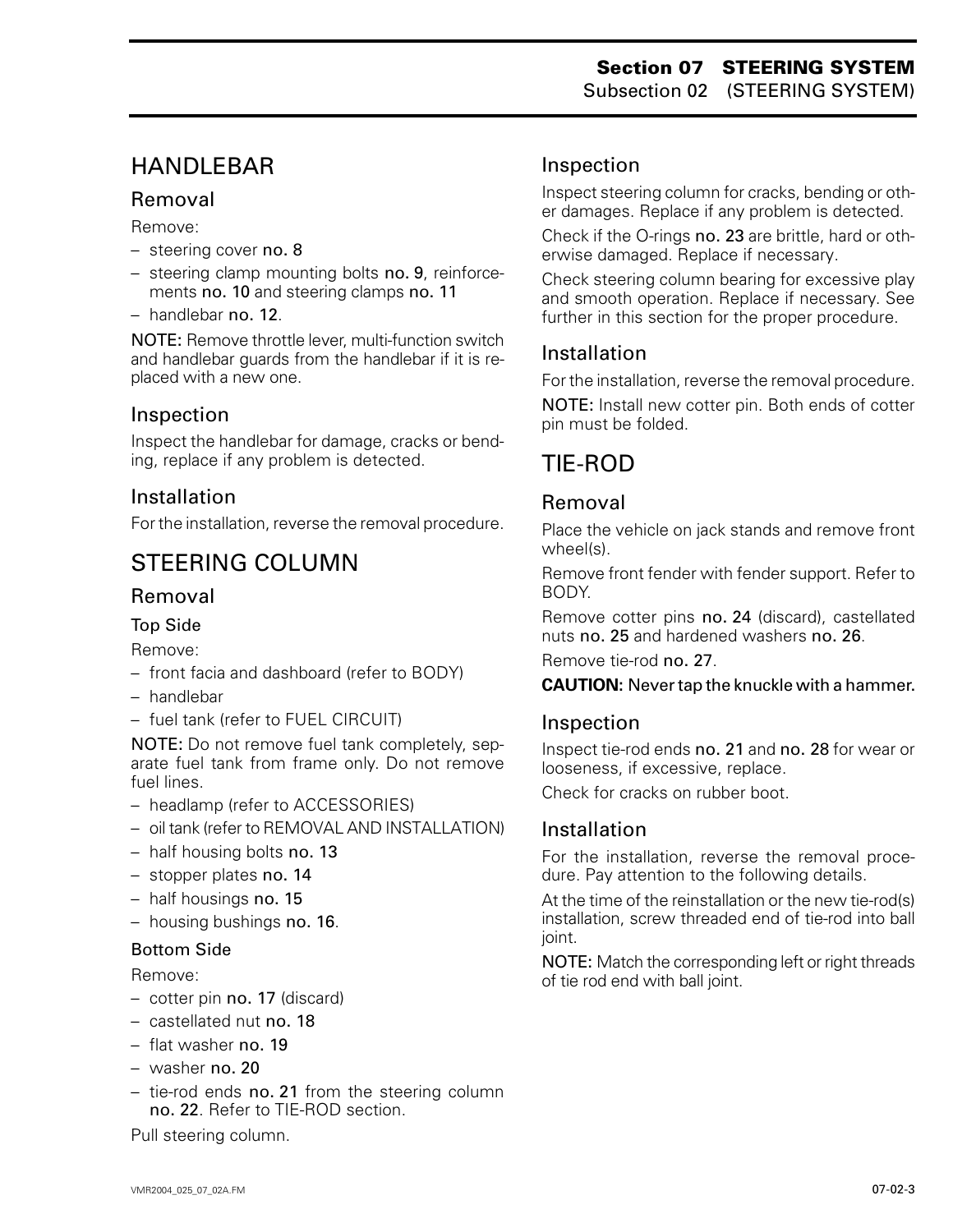#### **Section 07 STEERING SYSTEM**

Subsection 02 (STEERING SYSTEM)

The maximum length for tie-rod groove to ball joint end must be the value  $A$  in the following chart:



| <b>MODEL</b> |    |                  |                   |
|--------------|----|------------------|-------------------|
| DS           | mm | $20 \pm 5$       | $.311 + 1$        |
|              | ın | $25/32 \pm .197$ | $12-1/4 \pm .039$ |

Before installing tie-rods, ensure that both heads of tie-rod ends are aligned. If the heads are not aligned, the tie-rod end play and its durability will be greatly reduced.

Install new cotter pin. Both ends of cotter pin must be folded.

Perform the toe-out adjustment.

#### Toe Adjustment

Place vehicle on level surface.

Check that handlebar is straight.

Use a long rule and check if the rear and front wheels are aligned.

Adjust alignment with tie-rod.

Adjust toe-out to  $0.5 \pm 0.5$  mm (.0197  $\pm$  .0197 in) on each side.

NOTE: Take measure on the rim.



*A - B = 0.5 ± 0.5 mm (.0197 ± .0197 in) on each side*

### <span id="page-4-0"></span>STEERING COLUMN BEARING

#### Removal

Place vehicle on jack stands and remove front wheels.

Remove steering column.

Remove bolts no. 29 and first bearing flange no. 30. Remove bearing no. 31.

#### Installation

For installation, reverse the removal procedure. Pay attention to the following detail.

Place flanged collar toward outside.



*1. Flanged collar 2. Bearing*

## MULTI-FUNCTION SWITCH

#### Test

Refer to ACCESSORIES.

#### Removal

Remove screws no. 32 under multi-function switch no. 33.

![](_page_4_Picture_32.jpeg)

*TYPICAL 1. Remove the screws*